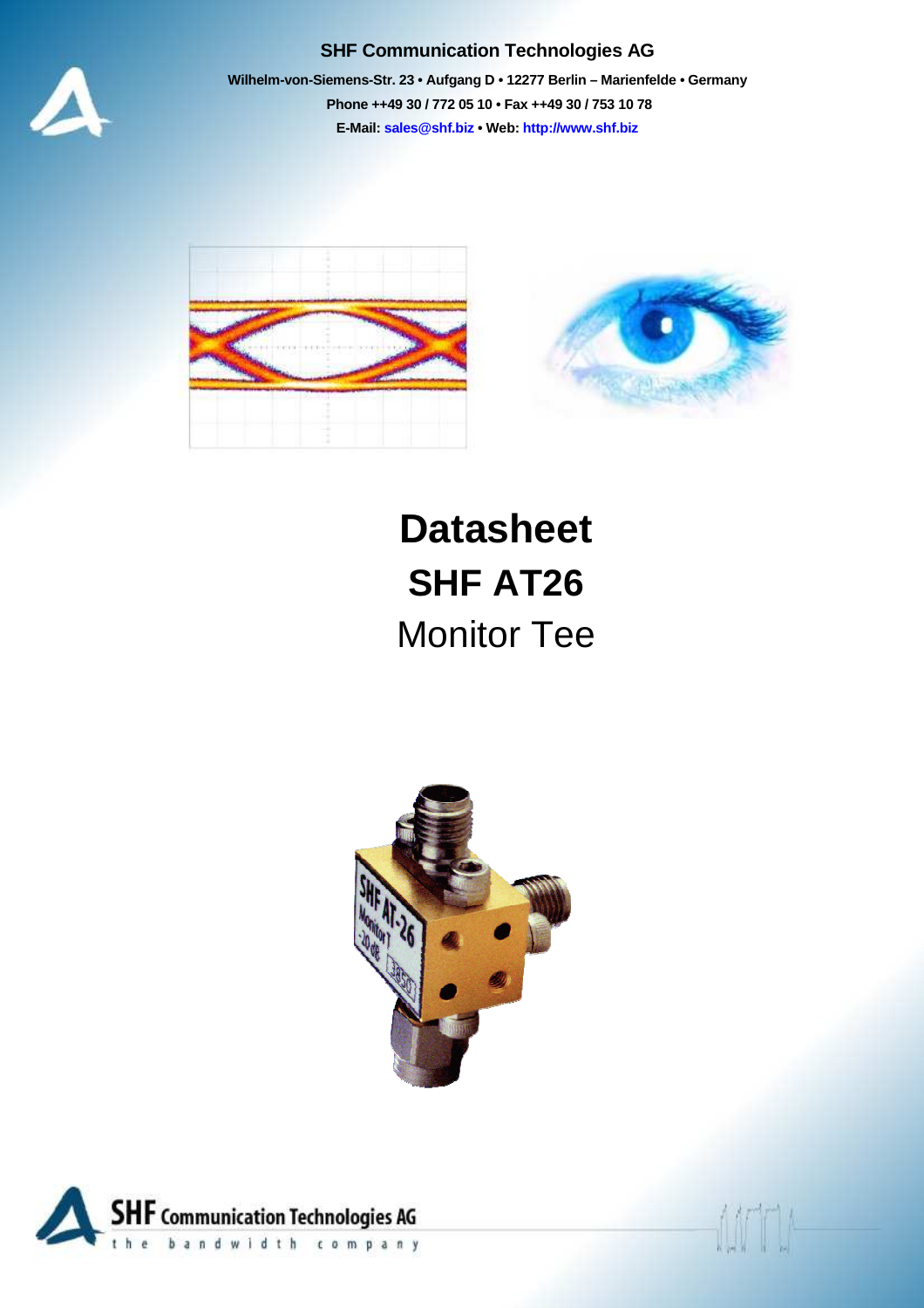

| <b>Parameter</b>              | <b>Symbol</b> | <b>Unit</b>     | <b>Min</b> | <b>Typ</b> | <b>Max</b> | <b>Conditions</b> |
|-------------------------------|---------------|-----------------|------------|------------|------------|-------------------|
| <b>Bandwidth</b>              | <b>BW</b>     | GHz             | DC         |            | 40         |                   |
| Signal attenuation            | $S_{21}$      | dB              |            | 1          |            |                   |
| <b>Monitor attenuation</b>    |               | dB              | 19.5       | 20         | 20.5       | at 40 MHz         |
| Rise time                     |               | ps              |            |            | 10         |                   |
| Input power                   | $P_{in}$      | dB <sub>m</sub> |            |            | 36         |                   |
| <b>Reflection coefficient</b> |               | $\%$            |            | 5          |            |                   |
| Input return loss             | $S_{11}$      | dB              |            |            | 15         | >40 MHz <20 GHz   |
|                               |               |                 |            |            | 10         | >20 GHz <40 GHz   |
| Input connector               |               |                 |            |            |            | 2.9mm(K)          |
| Output connector              |               |                 |            |            |            | $2.9$ mm $(K)$    |
| Dimensions (LxWxH)            |               |                 |            |            |            | 18x12x12          |

The SHF AT26 Monitor Tee is used for monitoring very fast pulse signals at an attenuation level of 20 dB. Inserting it into 50 Ω systems makes only a small change to the waveform of the passing signals. The rise time of a 14 ps measuring system shows an increase of 1 ps due to the insertion of the AT 26. The unused output must be terminated with a 50  $Ω$  load.

## **S-parameters and group delay measurements**



SHF reserves the right to change specifications and design without notice – SHF AT26 – Rev. 3.2 – 15/Nov/2005 Page 2/3